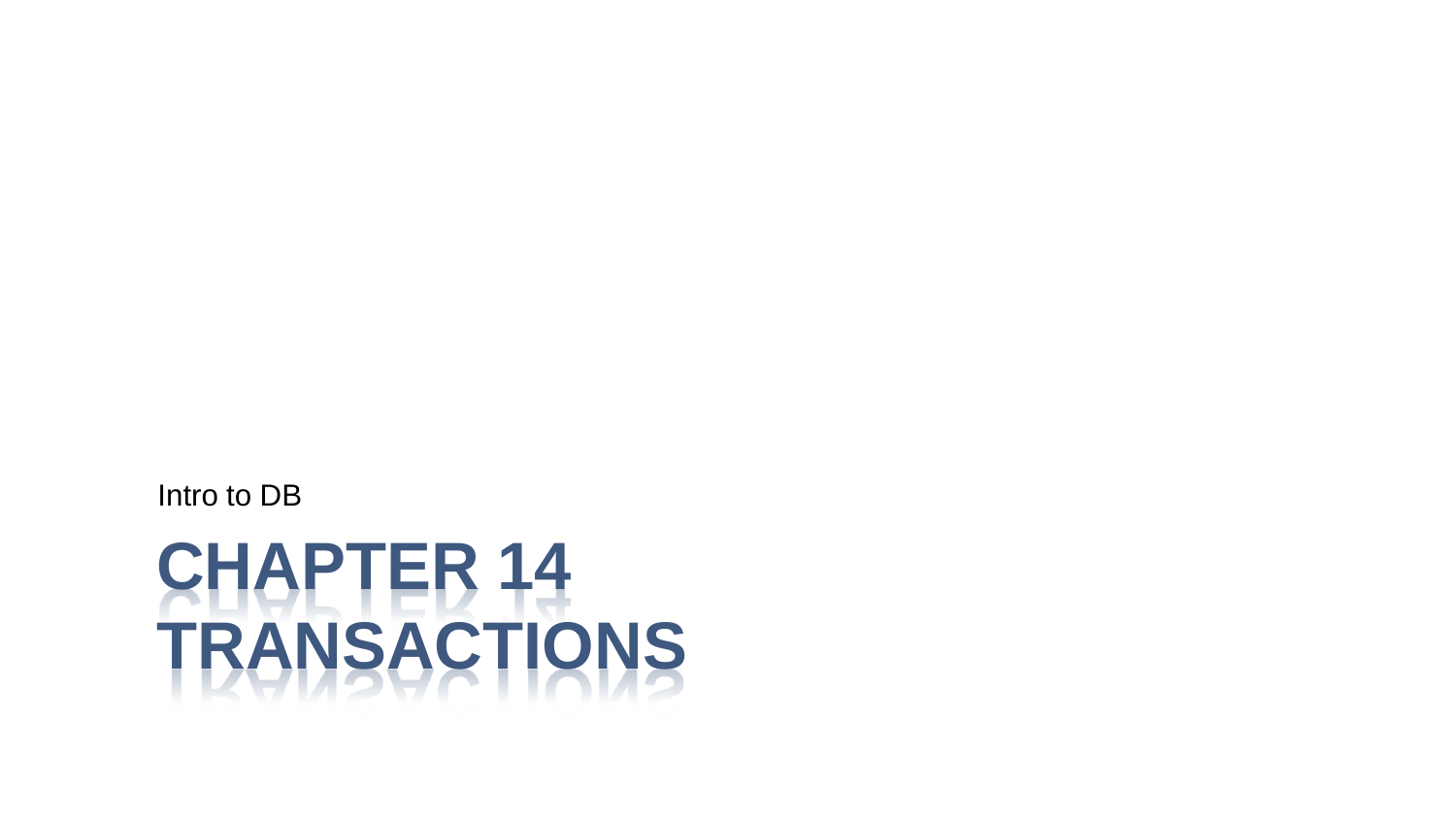# **Chapter 14: Transactions**

- Transaction Concept
- Transaction Model
- Storage Structure
- Transaction States
- Transaction Isolation & Schedules
- Serializability
- Recoverability
- **E** Isolation Levels
- **Transactions as SQL Statements**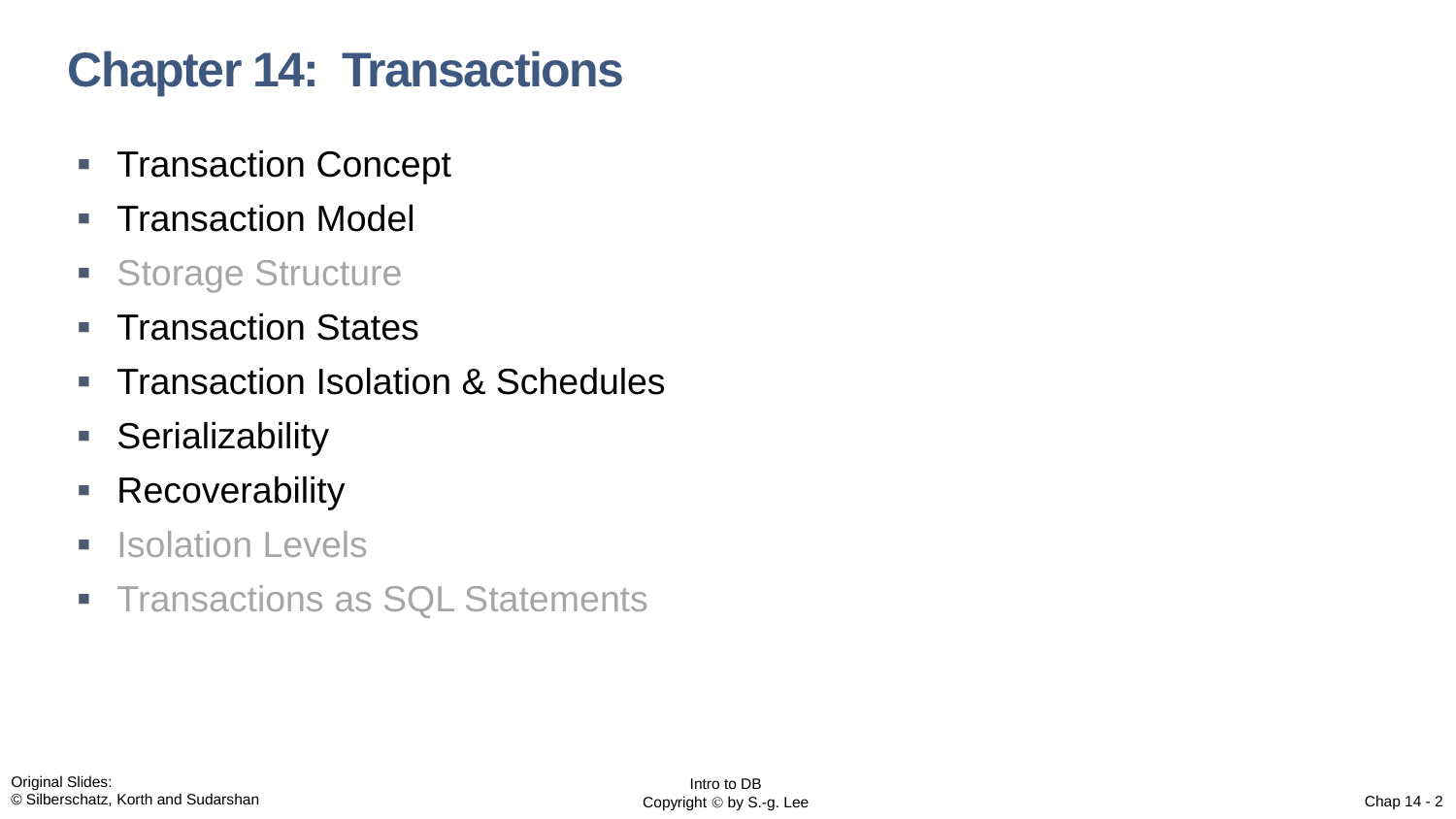#### **Transactions**

- What is a transaction?
	- $\begin{array}{c|c} \hline \text{L} & \text{L} \end{array}$  (user view)
	- A program unit that accesses and possibly updates various data items (system view)
	- DBMS must guarantee certain properties (ACID properties) for units of works declared as a DB transaction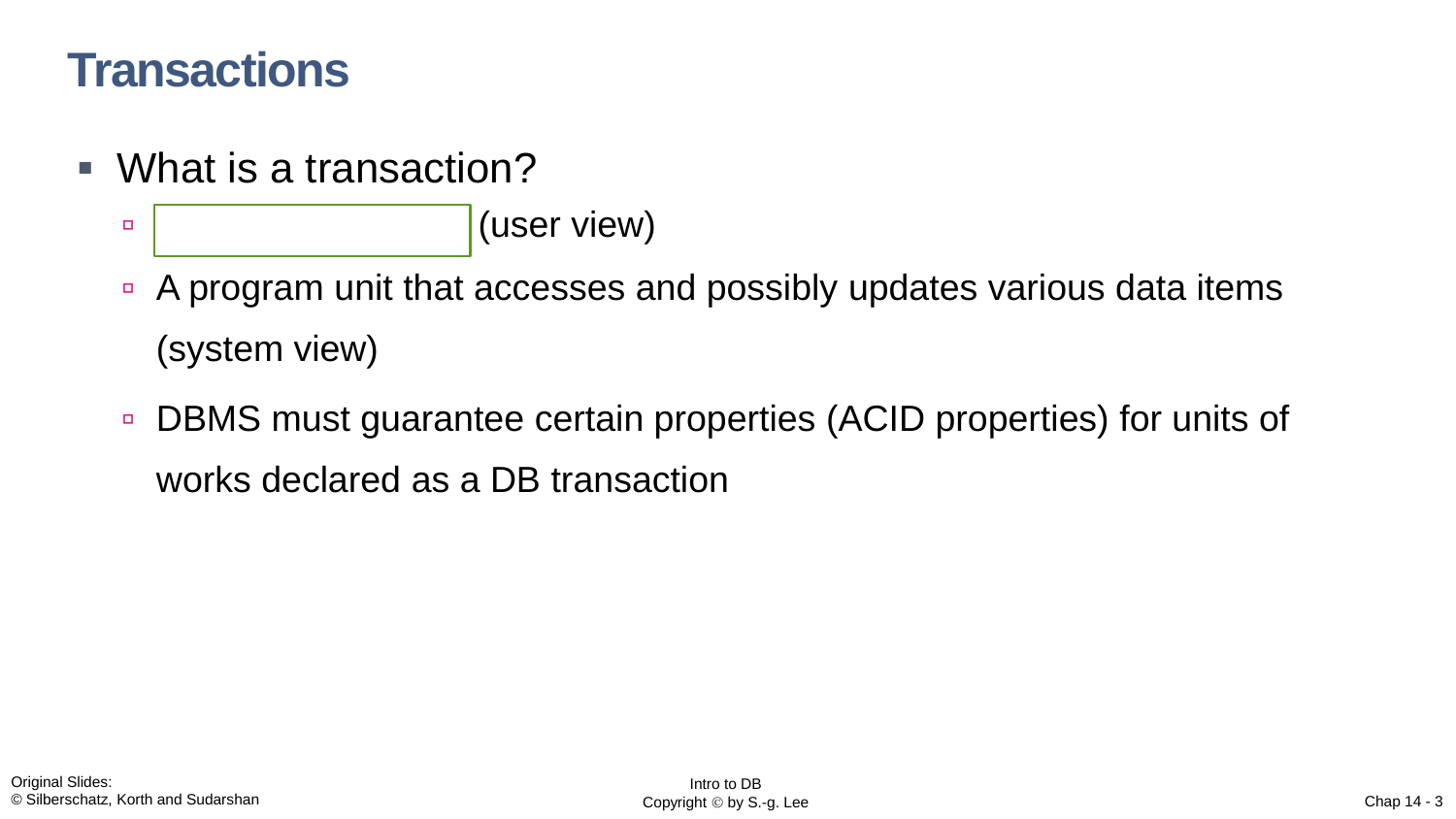# **Examples of Transactions**

- Banks
	- Withdraw \$100 to account A.
	- □ Transfer \$50 from account A to B.
- Schools
	- Register course #409.433 for student #4321.
- Airlines
	- □ Check if two seats are available on flight #453.
	- Reserve the two seats on flight #453.
- Companies
	- Increase every employee's salary by 5%.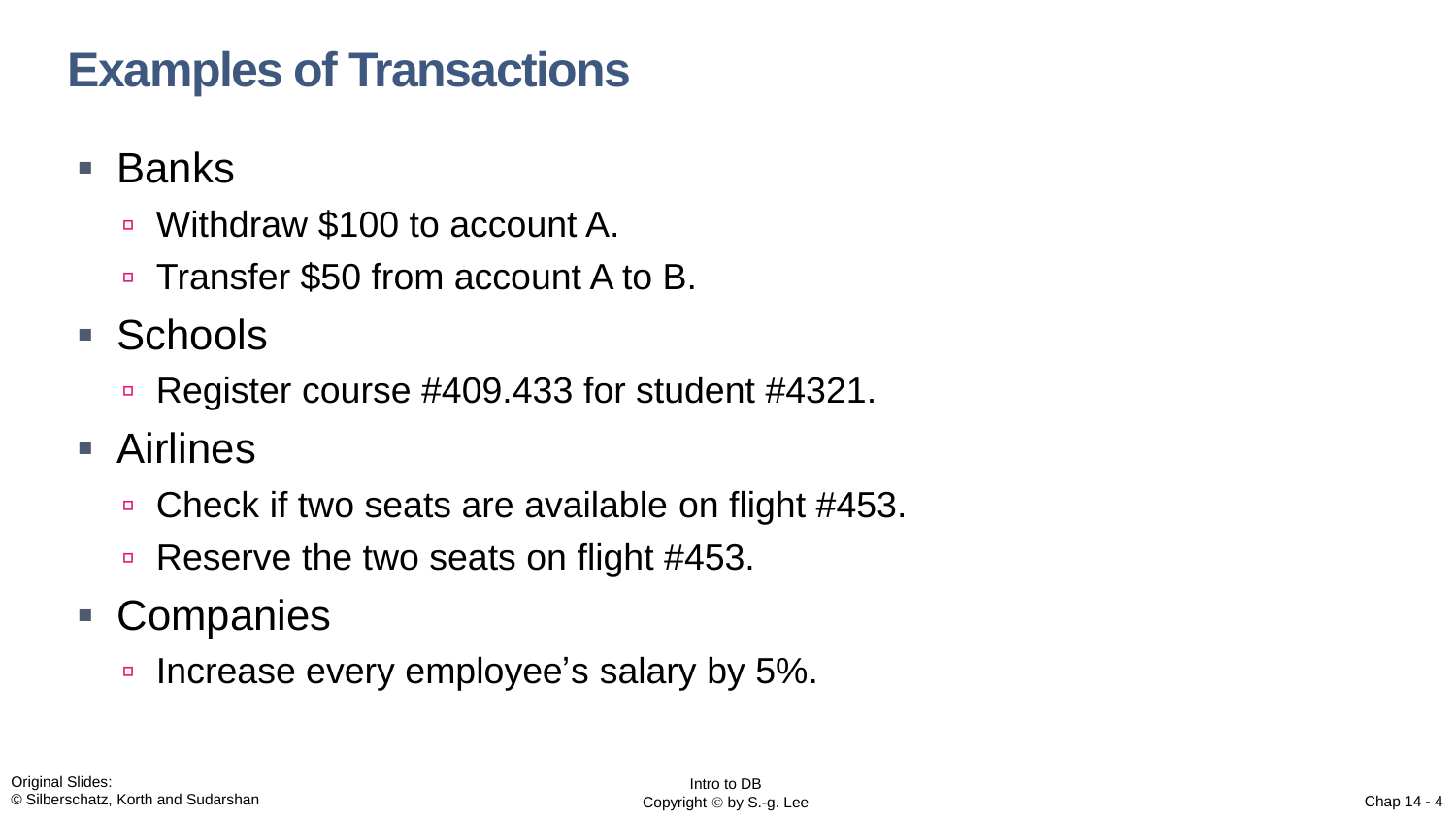# **Dangers for Transactions**

- Various types of failure
	- system crash
	- disk failure
	- system error

▪ Delayed disk write

- disk access is performed in chunks: page (block)
- i.e., write operation performed after the right amount of data has been gathered
- **buffer manager may pin a page**
- Concurrent execution of multiple transactions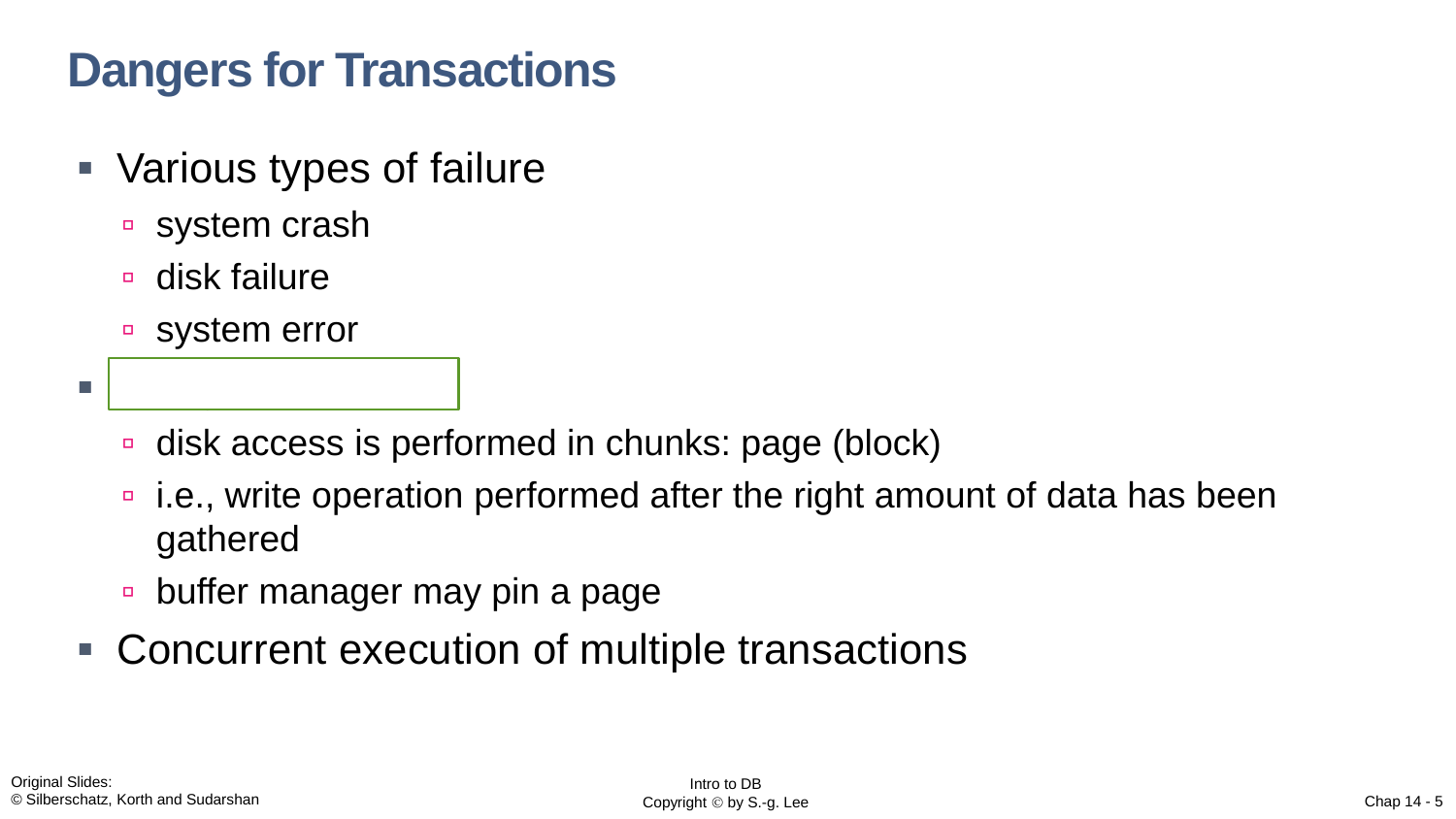# **Properties of a Transaction**

ACID properties

"all or nothing" and "all or nothing" and "all" all or nothing the state of the state of the state of the state of the state of the state of the state of the state of the state of the state of the state of the state of the

- **E** Atomicity
- **C**onsistency (Correctness)
- **E I**solation
- **D**urability

The effect of a complete transaction should be durable  $\mathcal{C}$  and  $\mathcal{C}$  and  $\mathcal{C}$  public  $\mathcal{C}$  public  $\mathcal{C}$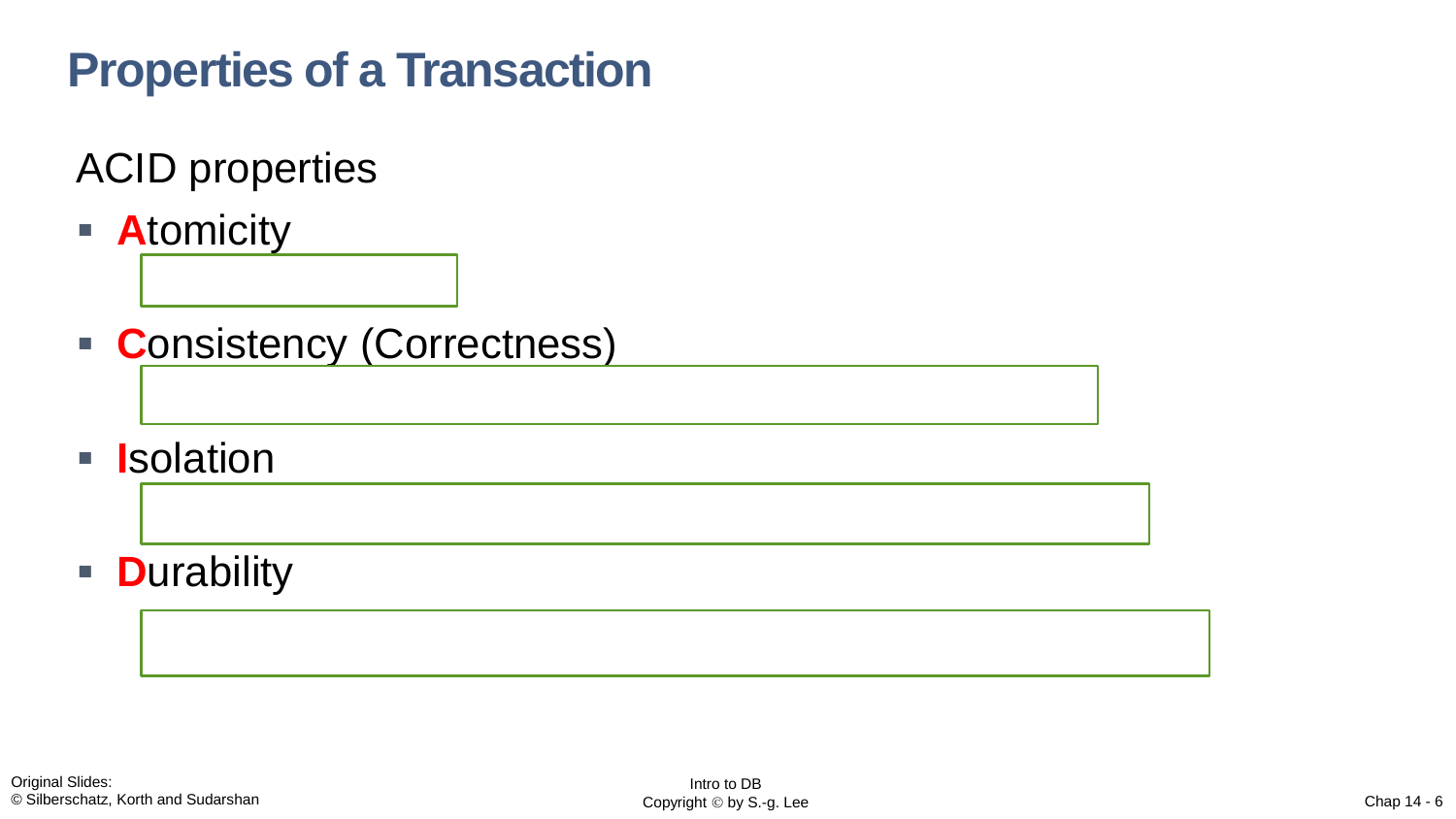# **Atomicity**

#### ▪ **All or nothing**

#### *"Transfer \$50 from account A to account B"*

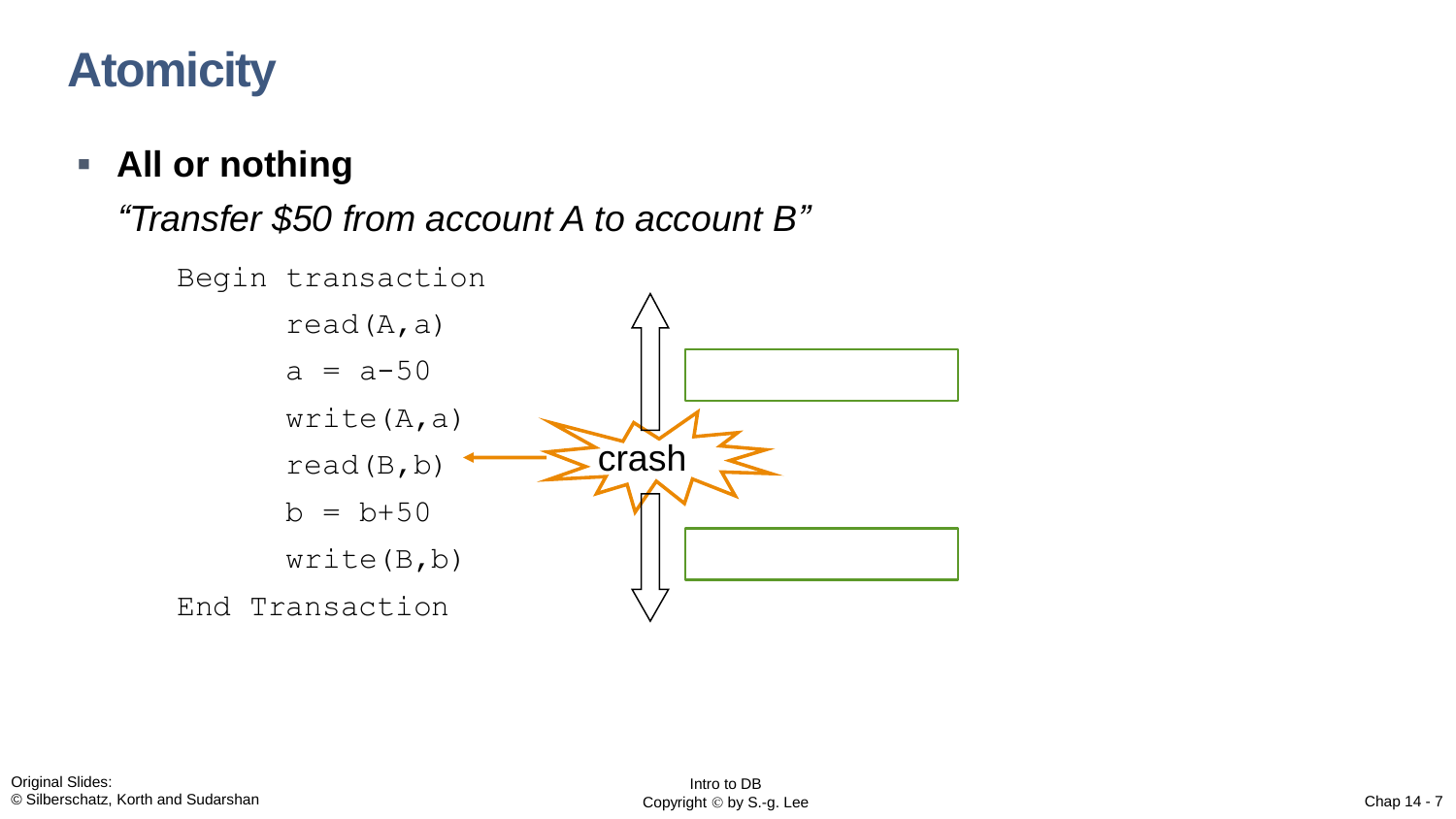## **Consistency**

▪ Move from a **consistent state to another consistent state**

```
"Withdraw $100 from account A"
   Begin transaction
         read(A, a)a = a - 100write(A,a)
   End Transaction
```
*What if A only had \$20?*

 $\blacksquare$  Responsibility of programmers of programmers of programmers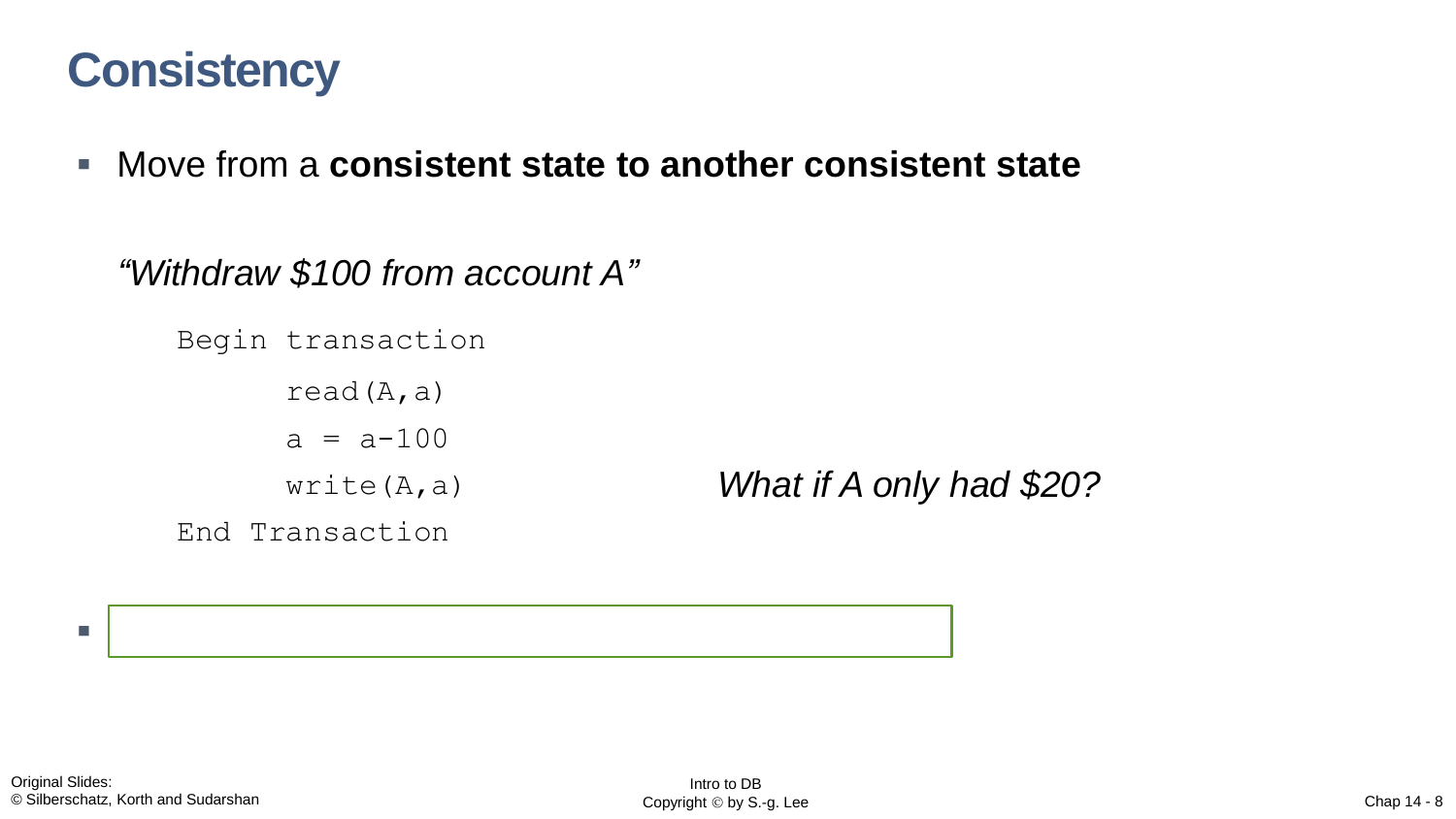#### **Isolation**

■ Should **not be interfered** by other transactions (concurrency)



 $\blacksquare$  Serial Execution VS Concurrent Execution VS Concurrent Execution VS Concurrent Execution VS Concurrent Execution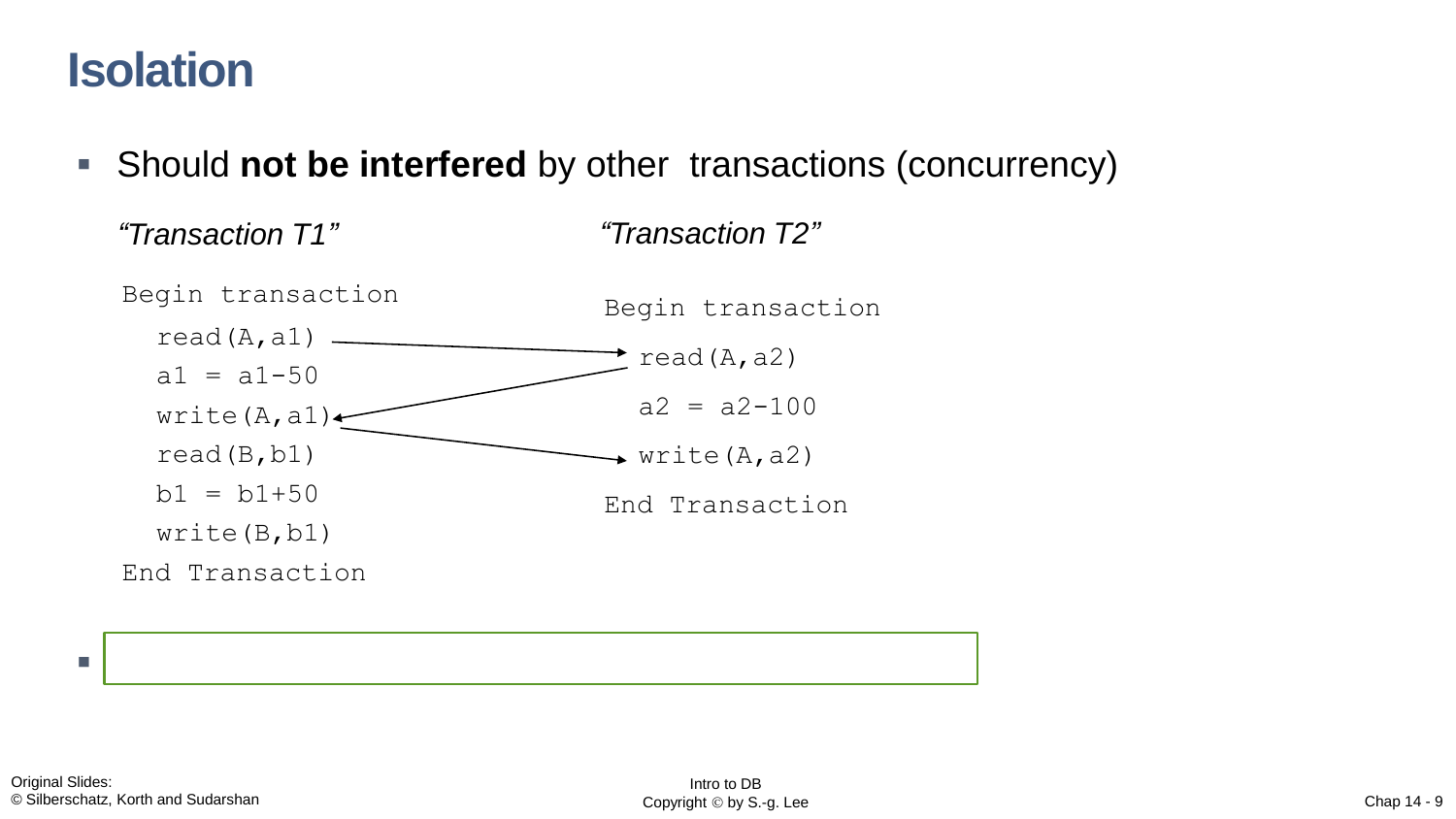## **Durability**

■ The effect of a completed transaction should be **durable & public** 

*"Withdraw \$100 from account A"*

```
Begin transaction
      read (A,a)
      a = a - 100write(A,a)
End Transaction
 ...
*buffer flush*
```
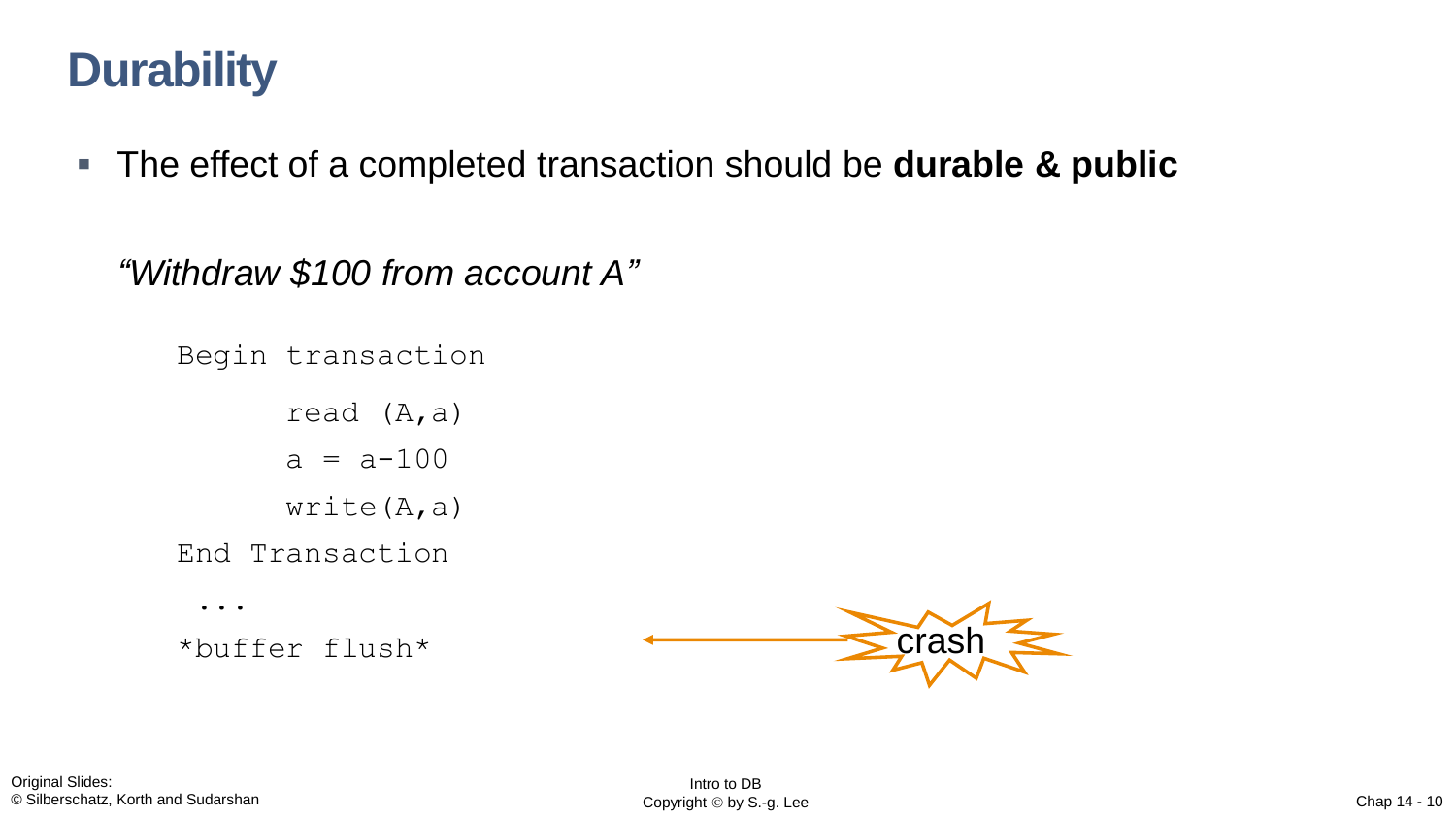#### **Transaction States**

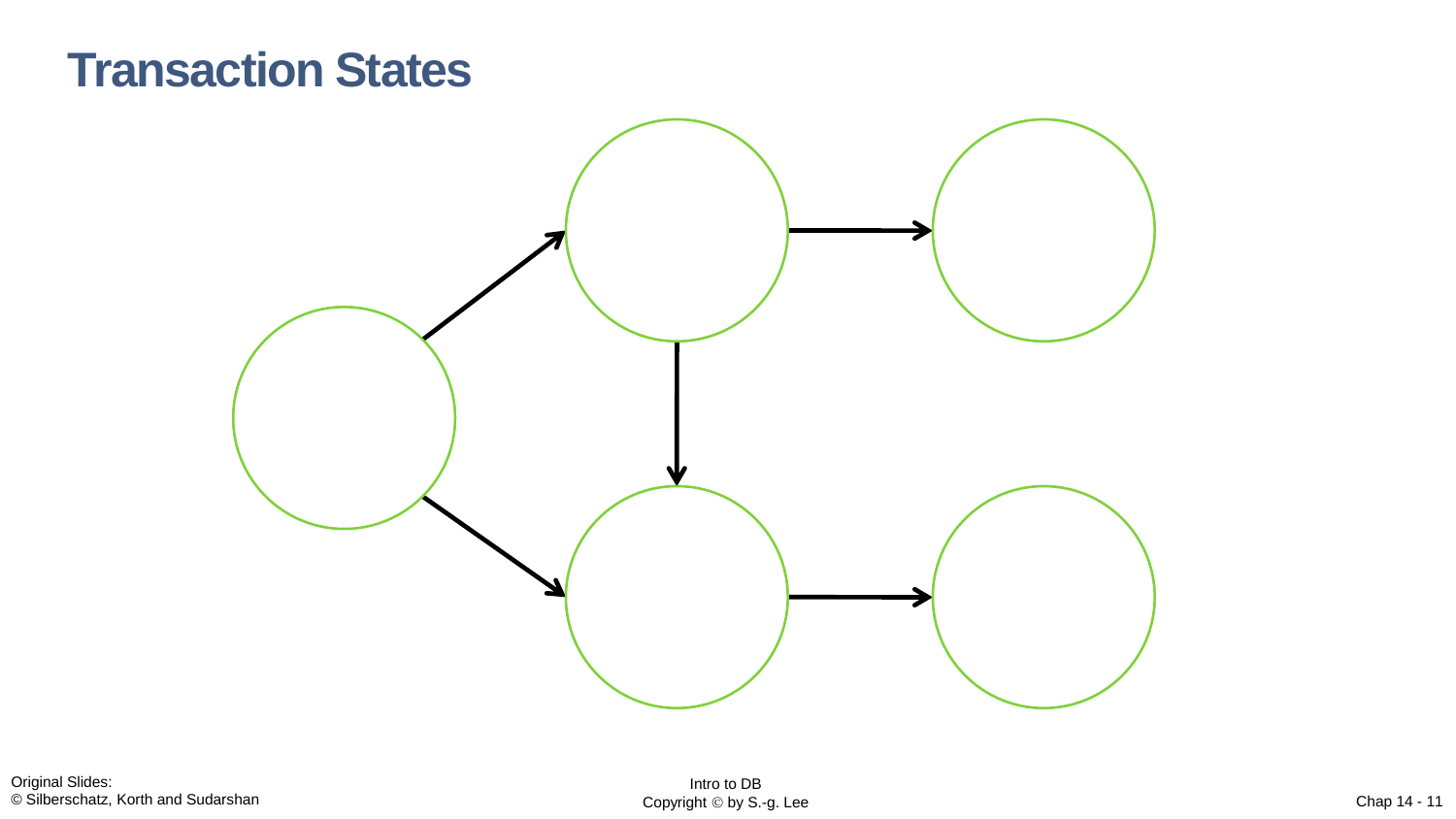#### **Transaction States (Cont.)**

- **Active**: the initial state, transaction stays in this state while it is executing
- **Partially committed:** the final statement has been executed
- **Failed:** normal execution can no longer proceed
- **Aborted:** transaction has been rolled back and the database restored to its state prior to the start of the transaction.
	- Two options after it has been aborted:
		- $\cdot$  restart the transaction  $-$  only if no internal logical error
		- kill the transaction
- *Committed*: after *successful completion*.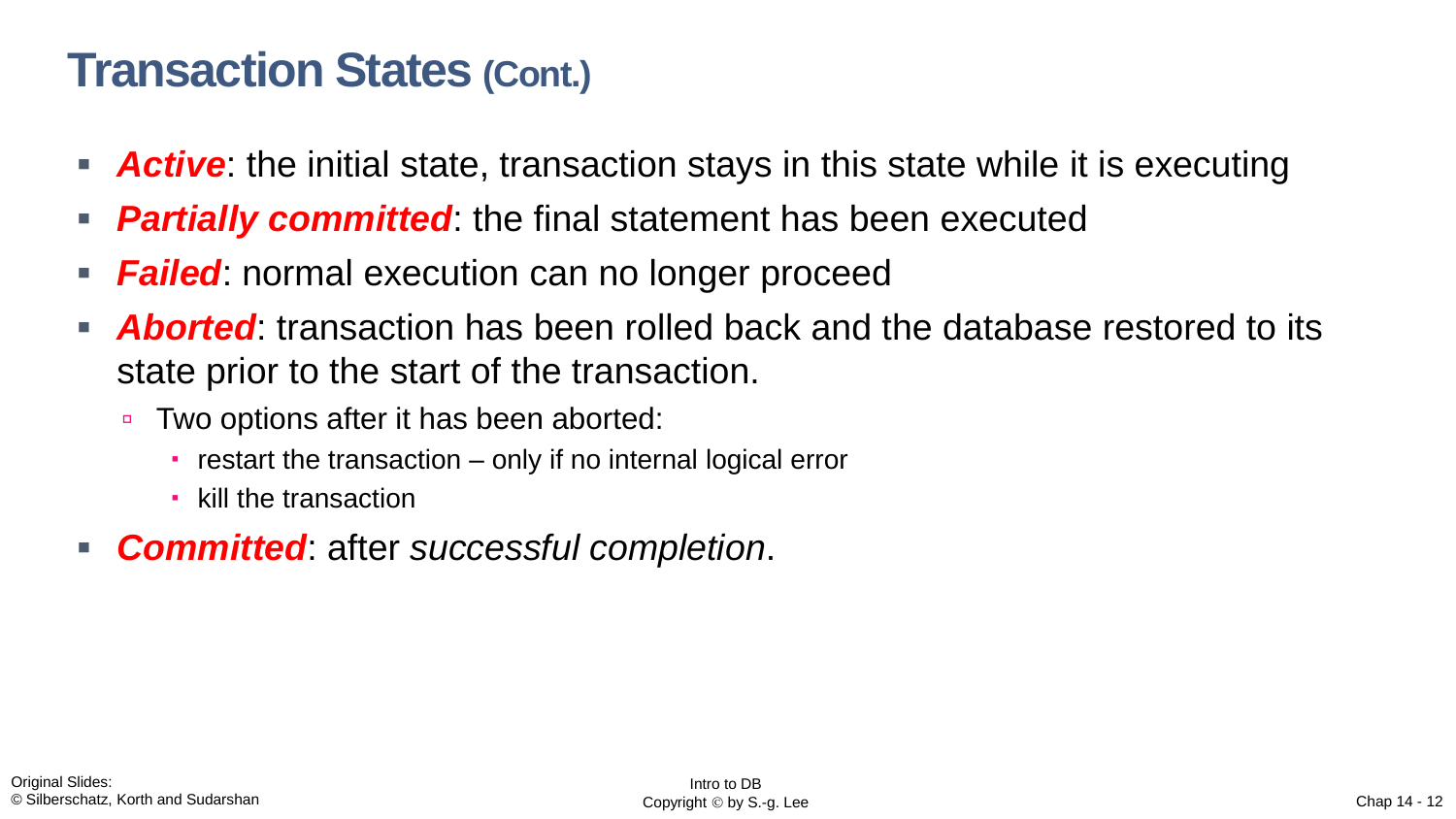# **Concurrent Executions**

- Multiple transactions are allowed to run concurrently in the system
	- increased processor and disk utilization
	- reduced average response time

**T Concurrency control schemes** – mechanisms to achieve isolation

■ to control the interaction among the concurrent transactions in order to prevent them from destroying the consistency of the database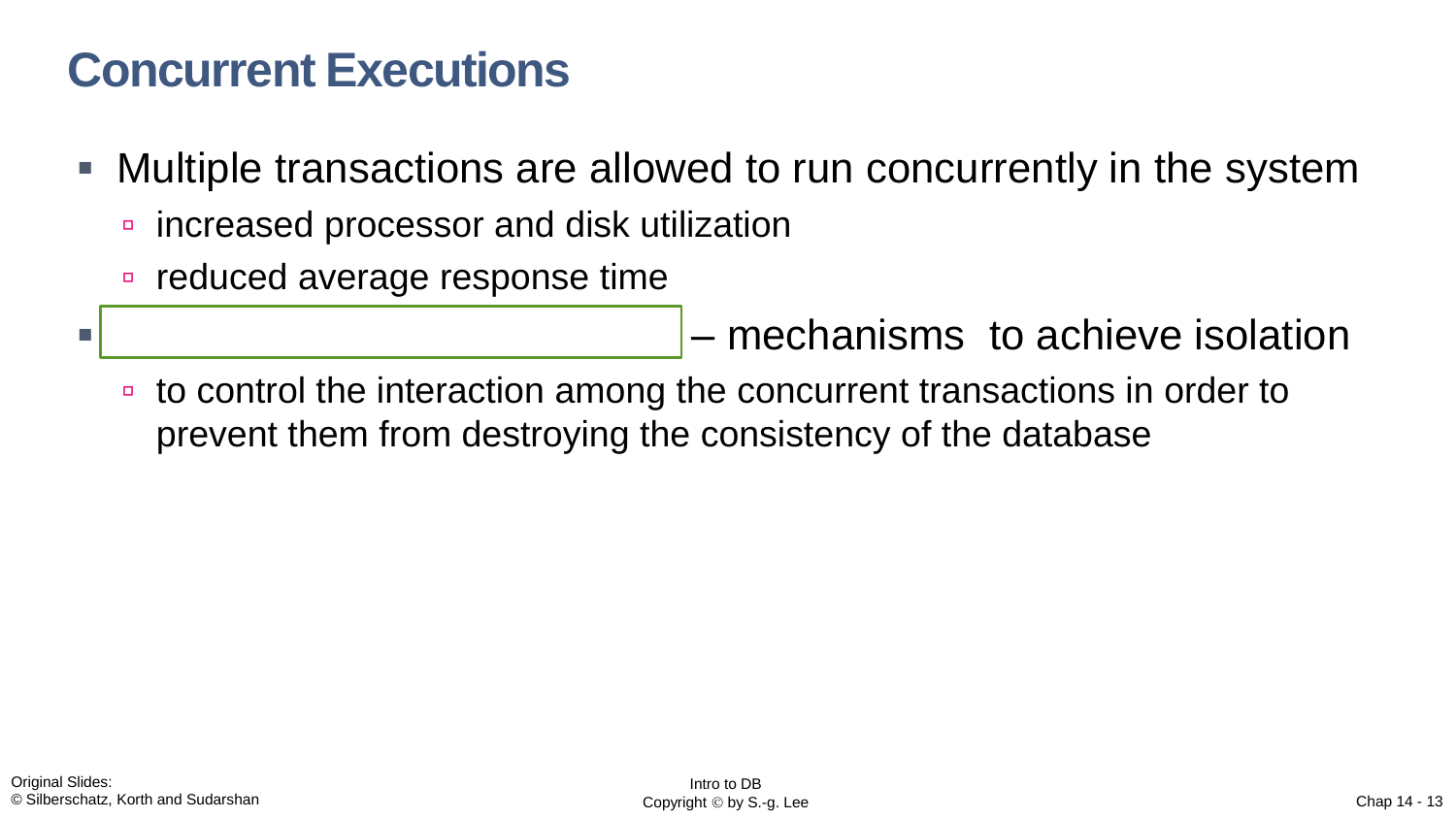## **Schedules**

- **Simplified view of transactions** 
	- Assume that transactions may perform arbitrary computations on data in local buffers in between reads and writes.
	- Ignore operations other than **read** and **write** instructions => simplified schedules consist of only **read** and **write** instructions.
- *Schedules*
	- sequences of instructions that indicate that indicate that indicate the chronological order of executions  $\mathbf{r}$
	- schedule for a set of transactions:
		- must consist of all instructions of those transactions
		- must preserve the order in which the instructions appear in each individual transaction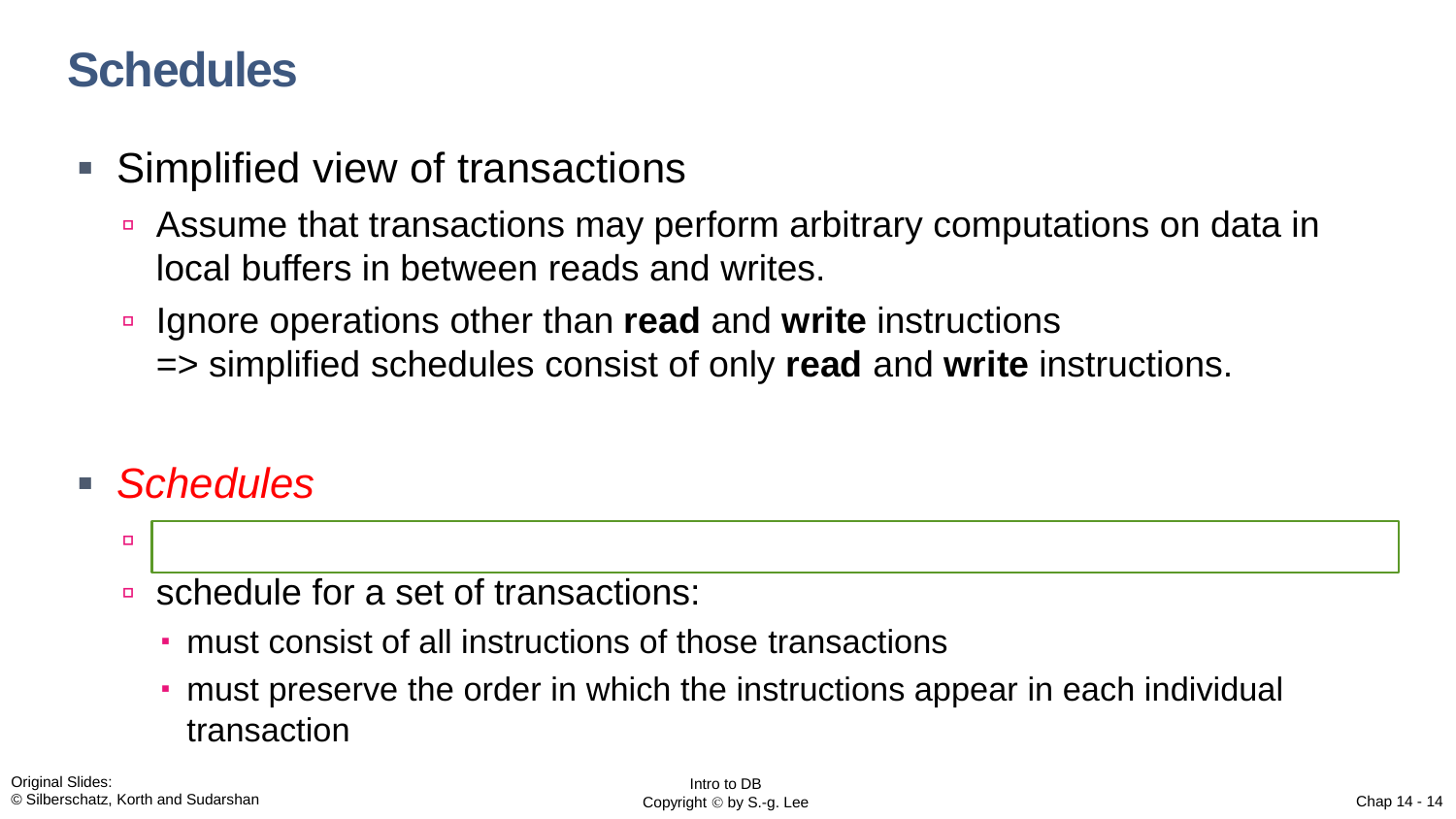## **Example Schedules**

■  $T_1$ : transfer \$50 from *A* to *B*;  $T_2$ : transfer 10% of the balance from *A* to *B*.

| $\mathbb{R}^n$                                   |                                                                                                   |                                                                                                                             |                                         |                                                                                                    |                                                                                                                                    |                       |
|--------------------------------------------------|---------------------------------------------------------------------------------------------------|-----------------------------------------------------------------------------------------------------------------------------|-----------------------------------------|----------------------------------------------------------------------------------------------------|------------------------------------------------------------------------------------------------------------------------------------|-----------------------|
|                                                  | $T_1$                                                                                             | $T_{2}$                                                                                                                     |                                         | $T_1$                                                                                              | $T_{2}$                                                                                                                            |                       |
| Schedule 1 (fig 14.2)<br><b>Original Slides:</b> | read $(A)$<br>$A = A - 50$<br>write $(A)$<br>read $(B)$<br>$B := B + 50$<br>write $(B)$<br>commit | read $(A)$<br>$temp := A * 0.1$<br>$A := A - temp$<br>write $(A)$<br>read $(B)$<br>$B := B + temp$<br>write $(B)$<br>commit |                                         | read $(A)$<br>$A := A - 50$<br>write $(A)$<br>read $(B)$<br>$B := B + 50$<br>write $(B)$<br>commit | read $(A)$<br><i>temp</i> := $A * 0.1$<br>$A := A - temp$<br>write $(A)$<br>read $(B)$<br>$B := B + temp$<br>write $(B)$<br>commit | Schedule 2 (fig 14.3) |
| © Silberschatz, Korth and Sudarshan              |                                                                                                   |                                                                                                                             | Intro to DB<br>Copyright © by S.-g. Lee |                                                                                                    |                                                                                                                                    | Chap 14 - 15          |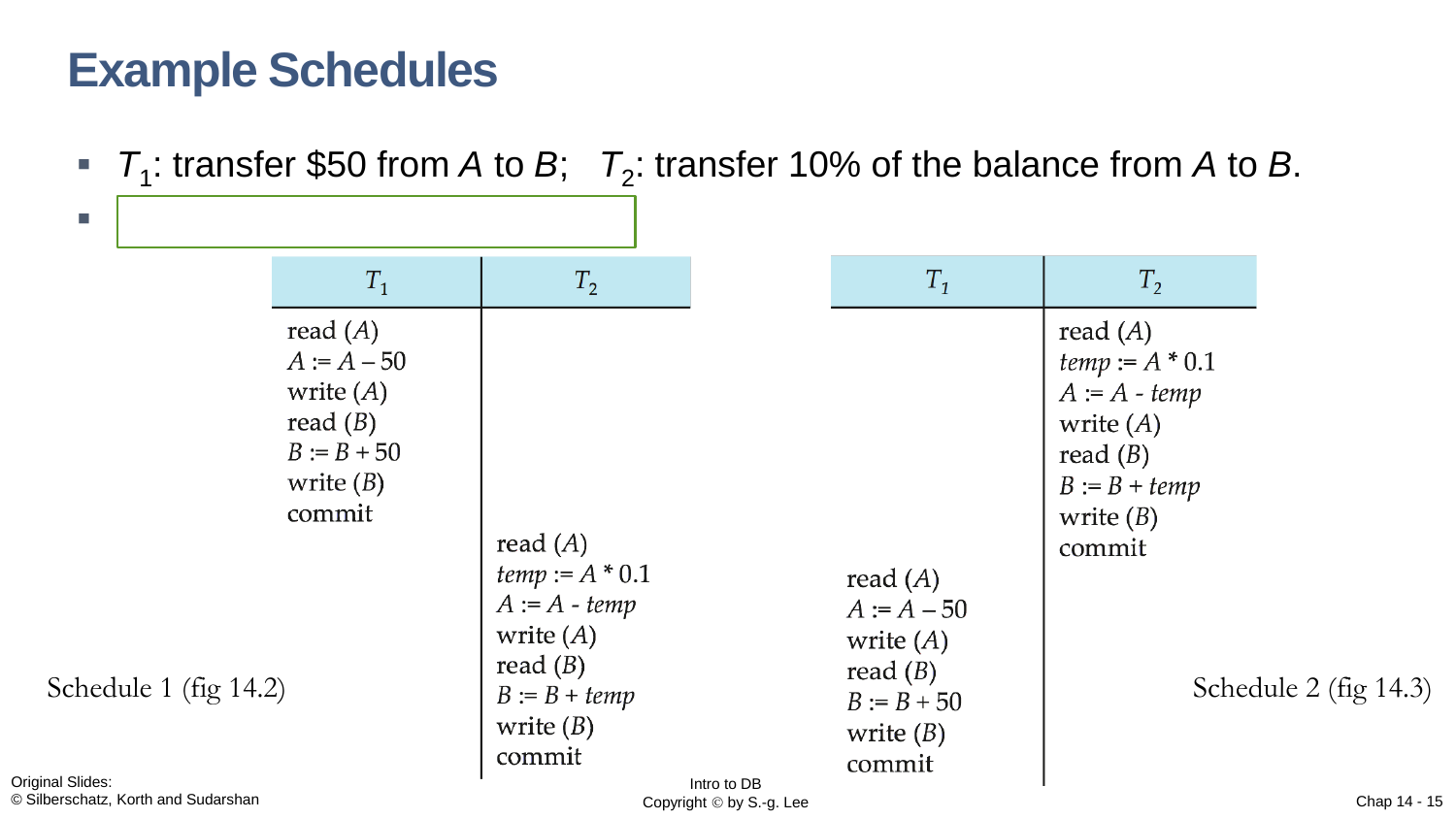# **Example Schedule (Cont.)**

is equivalent to Schedule 1

- **Let**  $T_1$  **and**  $T_2$  **be the transactions defined** previously.
- Schedule 3 is **not** a serial schedule, but it

■ In both Schedule 1 and 3, the sum A+B is *preserved.*

| $T_{1}$                                                                                  | $T^{}_{2}$                                                               |  |
|------------------------------------------------------------------------------------------|--------------------------------------------------------------------------|--|
| read $(A)$<br>$A := A - 50$<br>write $(A)$<br>read $(B)$<br>$B := B + 50$<br>write $(B)$ | read $(A)$<br><i>temp</i> := $A * 0.1$<br>$A := A - temp$<br>write $(A)$ |  |
| commit                                                                                   | read $(B)$<br>$B := B + temp$<br>write $(B)$<br>commit                   |  |
| Schedule $3$ (fig 14.4)                                                                  |                                                                          |  |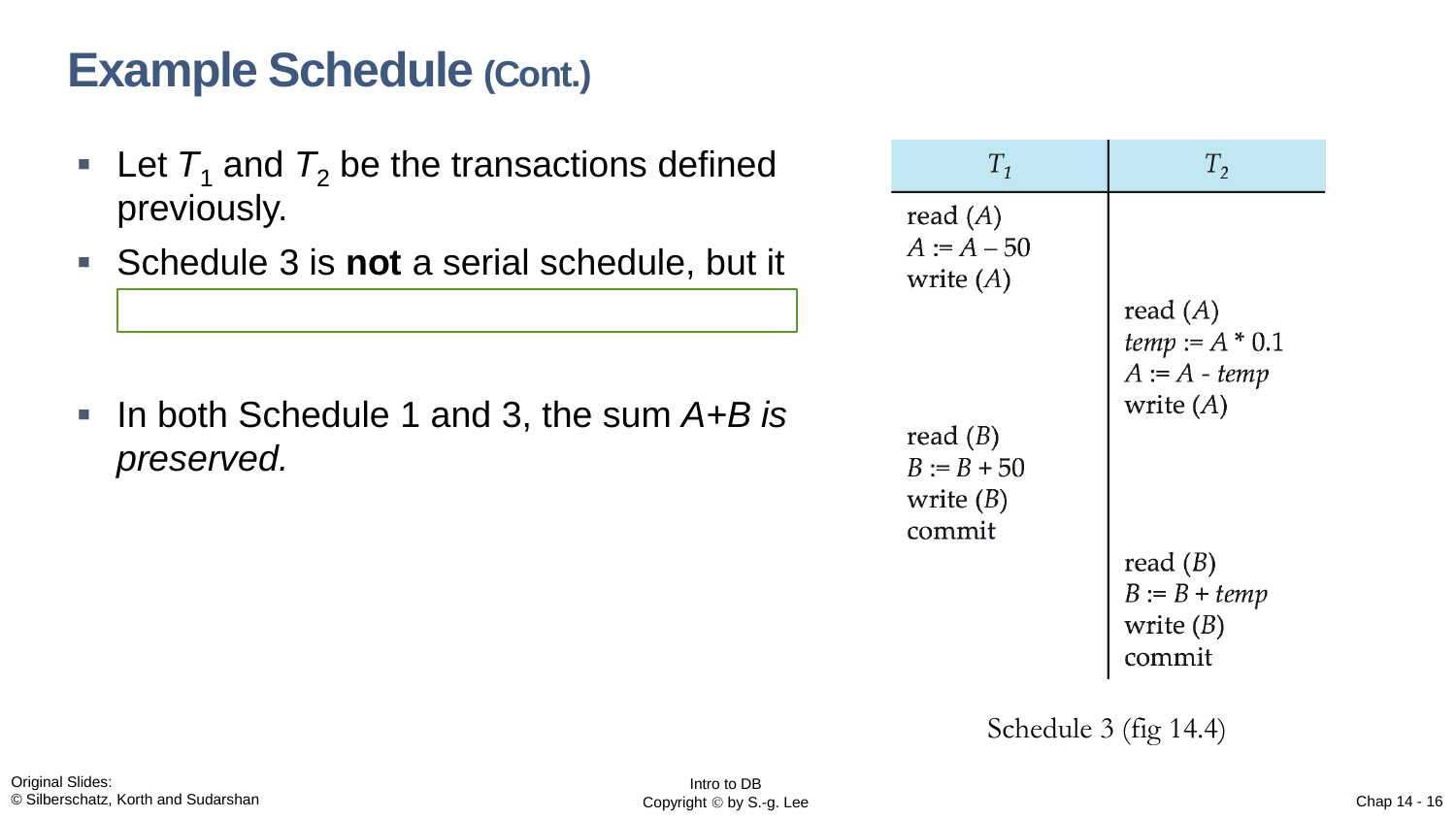# **Example Schedules (Cont.)**

▪ Schedule 4 **does not** preserve the value of the the sum  $A + B$ .

Schedule 4 is **not** equivalent to Schedule 1.

| $T_{1}$                                                             | $T_{2}$                                                                         |
|---------------------------------------------------------------------|---------------------------------------------------------------------------------|
| read $(A)$<br>$A := A - 50$                                         | read $(A)$<br>$temp := A * 0.1$<br>$A := A - temp$<br>write $(A)$<br>read $(B)$ |
| write $(A)$<br>read $(B)$<br>$B := B + 50$<br>write $(B)$<br>commit | $B := B + temp$<br>write $(B)$<br>commit                                        |

Schedule 4 (fig 14.5)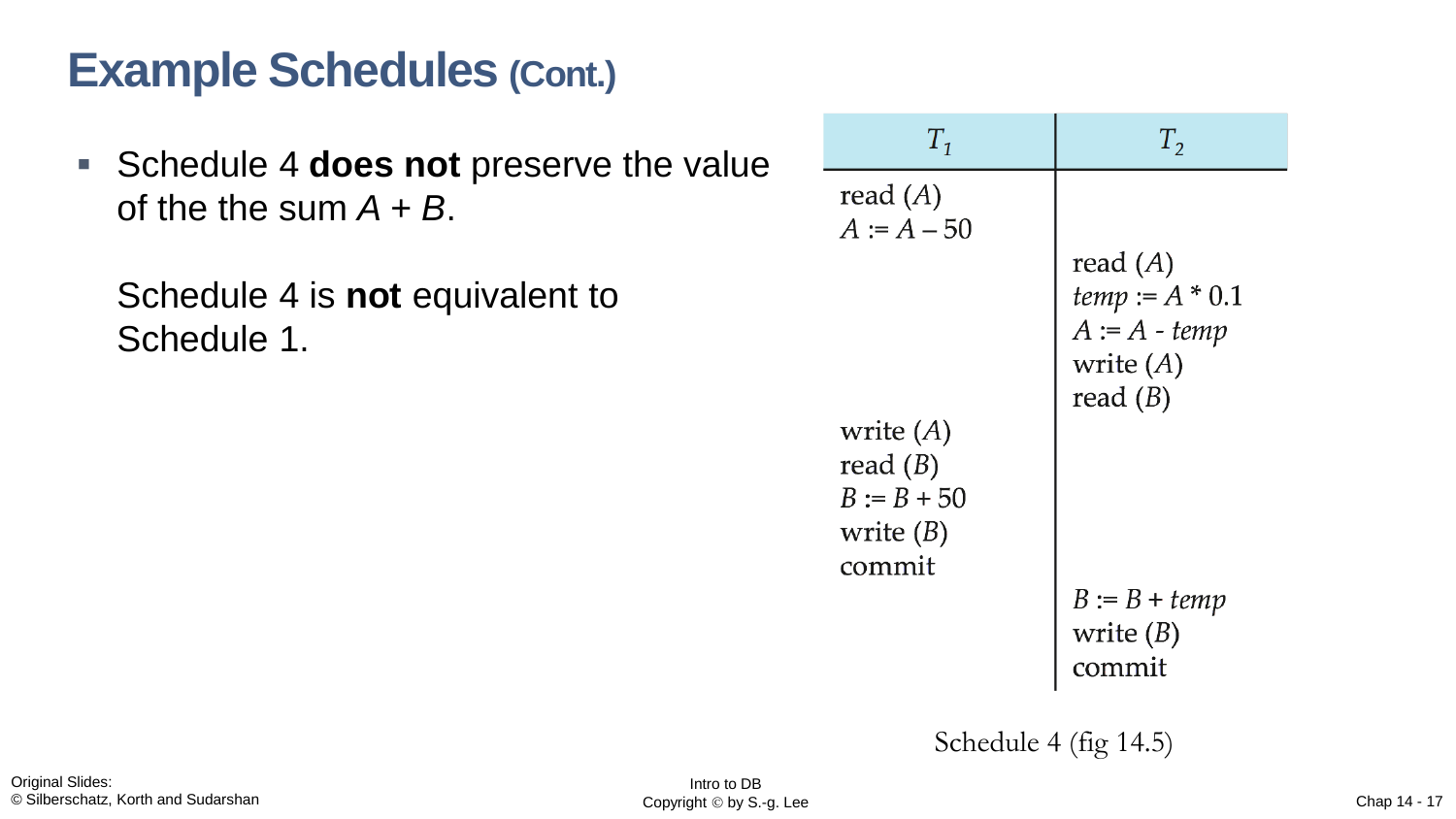# **Serializability**

- Basic Assumption Each transaction preserves database consistency.
	- Thus, **serial execution** of a set of transactions preserves database consistency.
- A (possibly concurrent) schedule is serializable if it is **equivalent** to a serial schedule.
- S1 is *equivalent* to S2 if, for every possible instance of the database,

execution of *S*1 results in the same DB state as the execution of *S*2.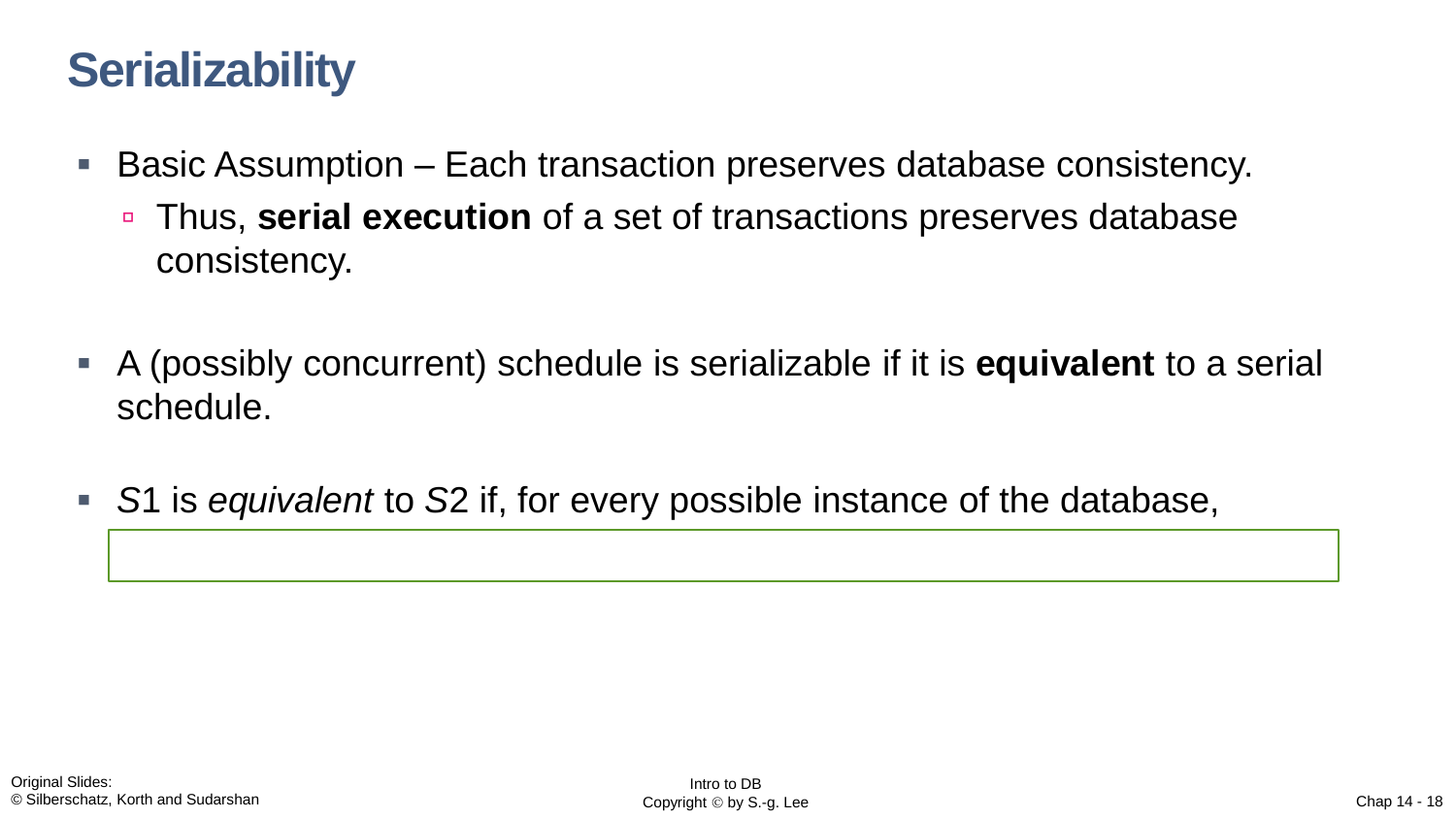#### **Serializable Schedules**

| $T_1$                     | $T_2$                                 | $T_8$                  | $T_{9}$    |
|---------------------------|---------------------------------------|------------------------|------------|
| read $(A)$<br>write $(A)$ |                                       | read(A)<br>write $(A)$ |            |
|                           | read( $A$ )<br>write( $A$ )           | read(B)                | read $(A)$ |
| read $(B)$<br>write $(B)$ |                                       |                        |            |
|                           | read( <i>B</i> )<br>write( <i>B</i> ) |                        |            |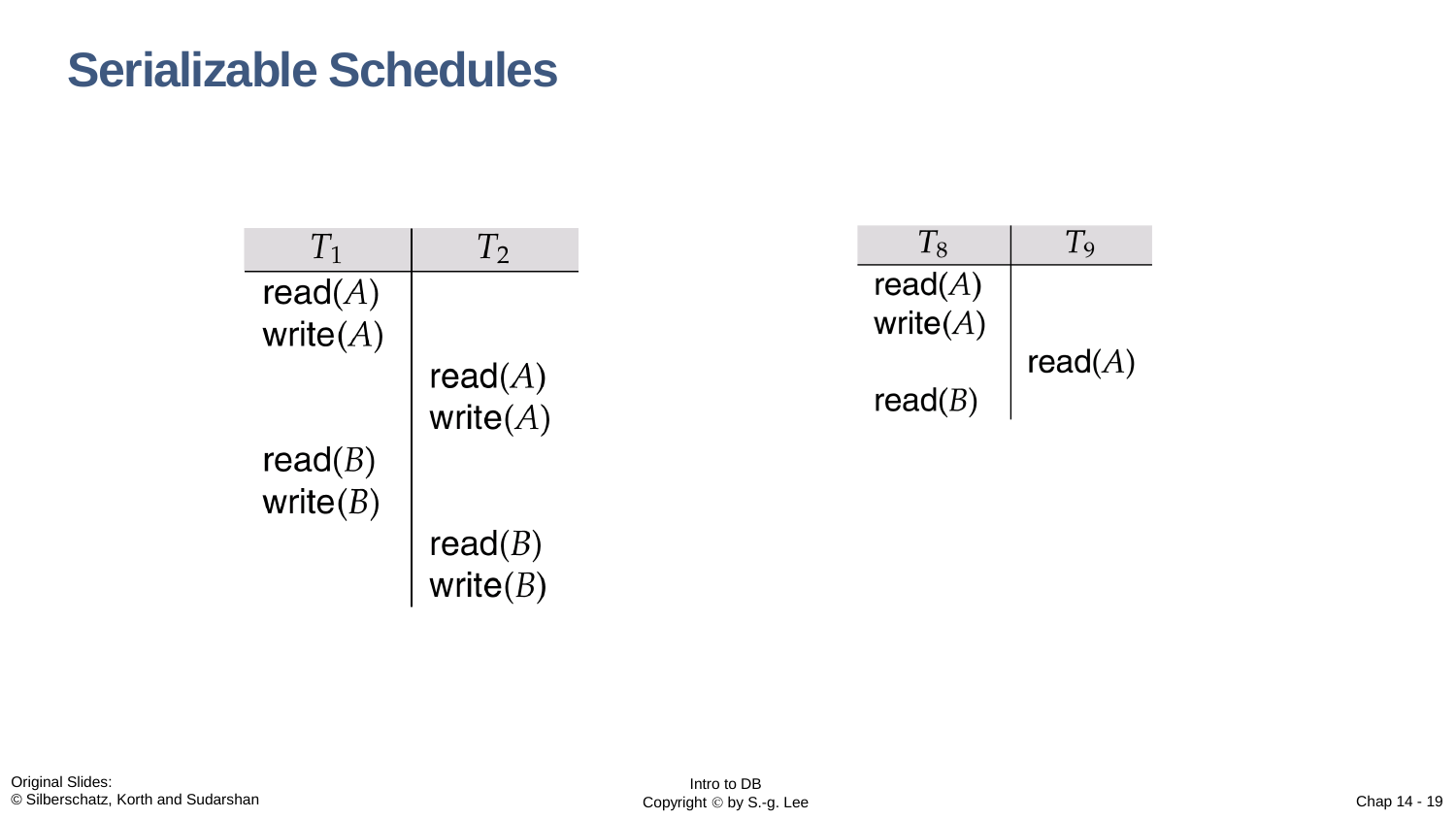# **Conflict Serializability**

- **•** Instructions  $I_i$  and  $I_j$  of transactions  $T_i$  and  $T_j$  respectively, conflict if and only if
	- there exists some item Q accessed by both *I<sub>i</sub>* and *I<sub>j</sub>*, and
	- at least one of these instructions is a write(*Q)*

1. 
$$
l_i
$$
 = read(Q),  $l_j$  = read(Q). not conflict.

2. 
$$
I_i = \text{read}(Q)
$$
,  $I_j = \text{write}(Q)$ . conflict.

- 3. *l <sup>i</sup>* = write(*Q), l <sup>j</sup> =* read(*Q*). conflict
- 4. *l <sup>i</sup>* = write(*Q), l <sup>j</sup> =* write(*Q*). conflict
- Intuitively, a conflict between *l<sub>i</sub>* and *l<sub>j</sub>* forces a (logical) temporal order between them.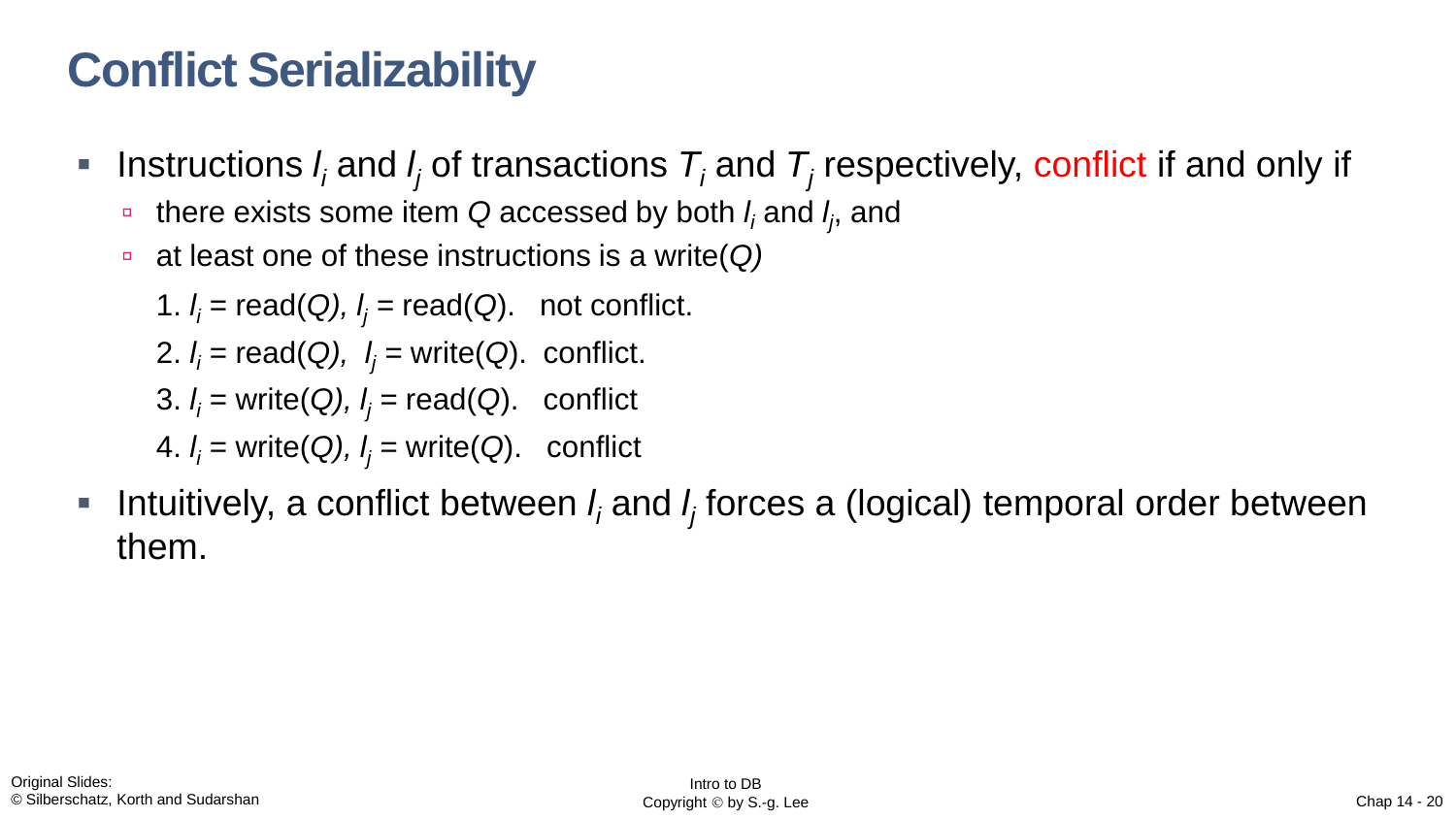# **Conflict Serializability (Cont.)**

- Schedules S and S'are *conflict equivalent* if
	- *S* can be transformed into a schedule *S*´
	- **by a series of swaps of non-conflicting instructions**
- A schedule *S* is *conflict serializable* if it is conflict equivalent to a serial schedule
- Example of a schedule that is **not** conflict serializable:

| $\mathbf{1}_3$ |             |  |
|----------------|-------------|--|
| read $(Q)$     |             |  |
| write $(Q)$    | write $(Q)$ |  |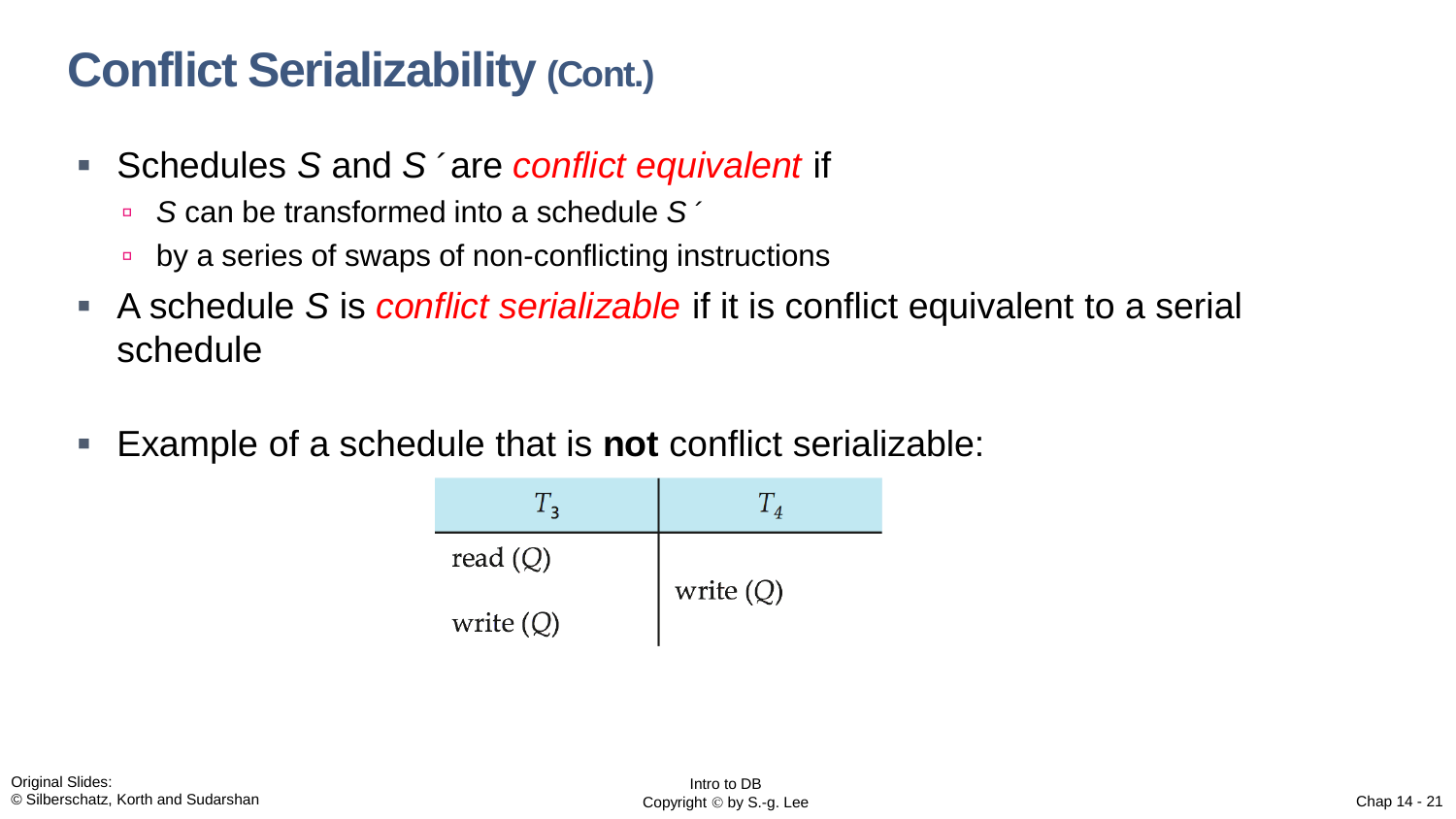# **Testing for Serializability**

- Consider some schedule of a set of transactions  $T_1$ ,  $T_2$ , ...,  $T_n$
- **Precedence graph** a direct graph where the vertices are the transactions
	- $\blacksquare$  draw an arc from  $\mathcal{T}_i$  to  $\mathcal{T}_j$  if the two transaction conflict, and  $\mathcal{T}_i$  accessed the data item on which the conflict arose earlier.
	- We may label the arc by the item that was accessed.
- **Example**

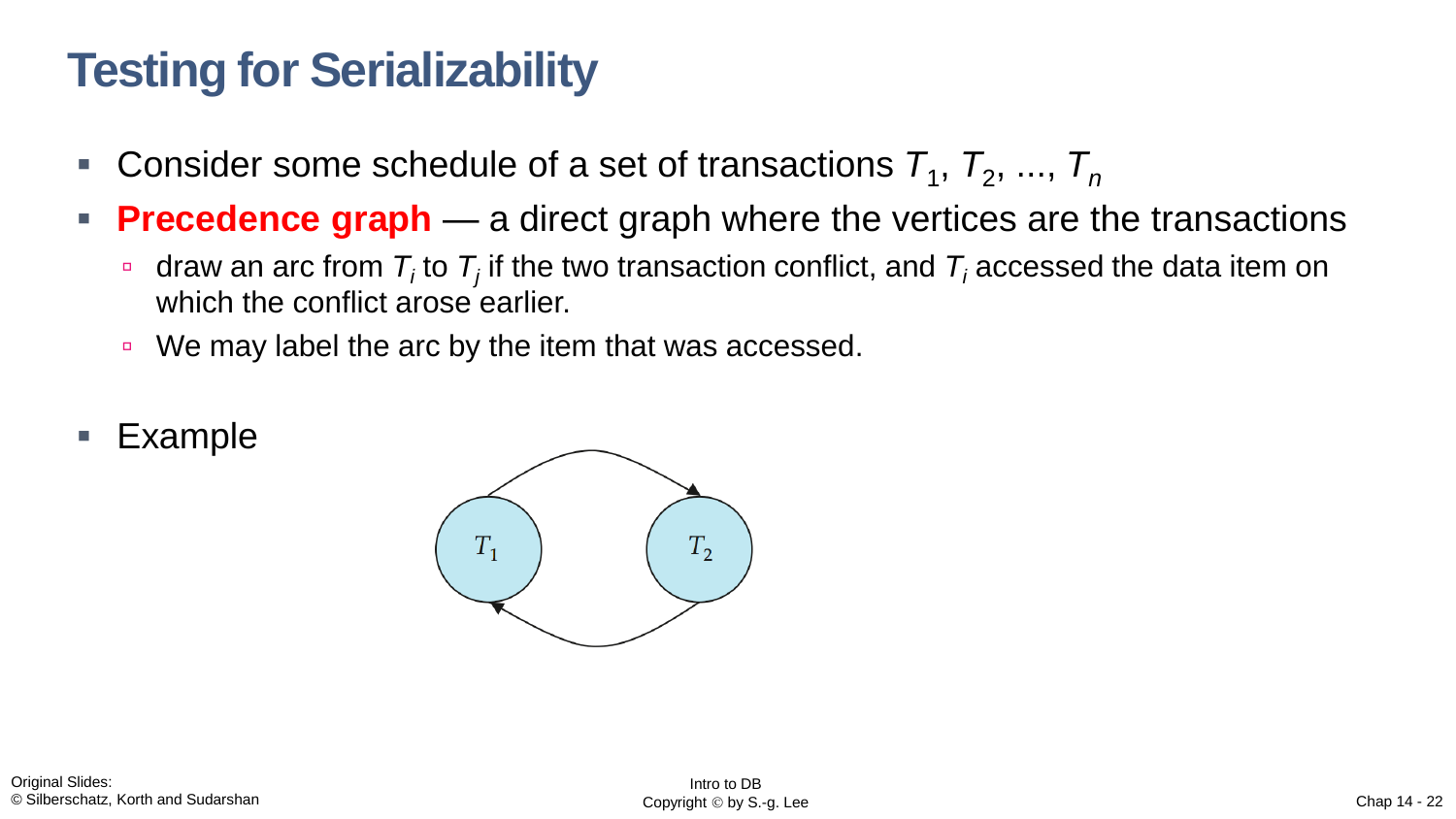# **Test for Conflict Serializability**

- A schedule is conflict serializable if and only if its precedence graph is acyclic.
- Cycle-detection algorithms exist which take order  $n^2$ time, where *n* is the number of vertices in the graph.
	- (Better algorithms take order *n* + *e* where *e* is the number of edges.)
- If precedence graph is acyclic, the serializability order can be obtained by a *topological sorting* of the graph.
	- **a** a linear order consistent with the partial order of the graph.

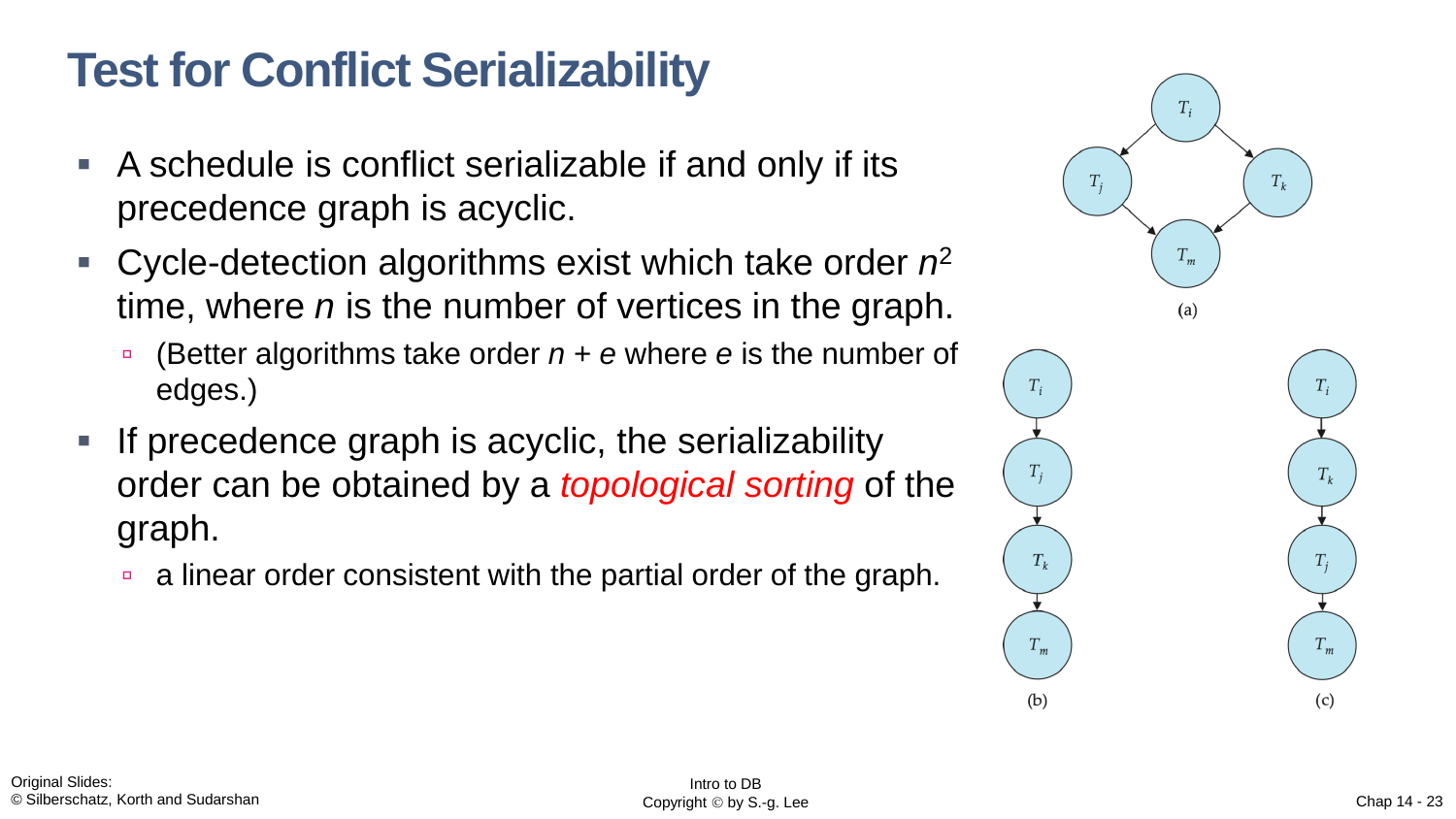## **Recoverability**

- Need to address the effect of transaction failures on concurrently running transactions
- Example: Schedule 9 is not recoverable
- *Recoverable schedule*
	- $\blacksquare$  if a transaction  $\mathcal{T}_j$  reads a data item previously written by a transaction  $T_i$ ,

the commit of *T<sup>i</sup>* appears before the commit of *T<sup>j</sup>*

DBMS must ensure that schedules are recoverable.

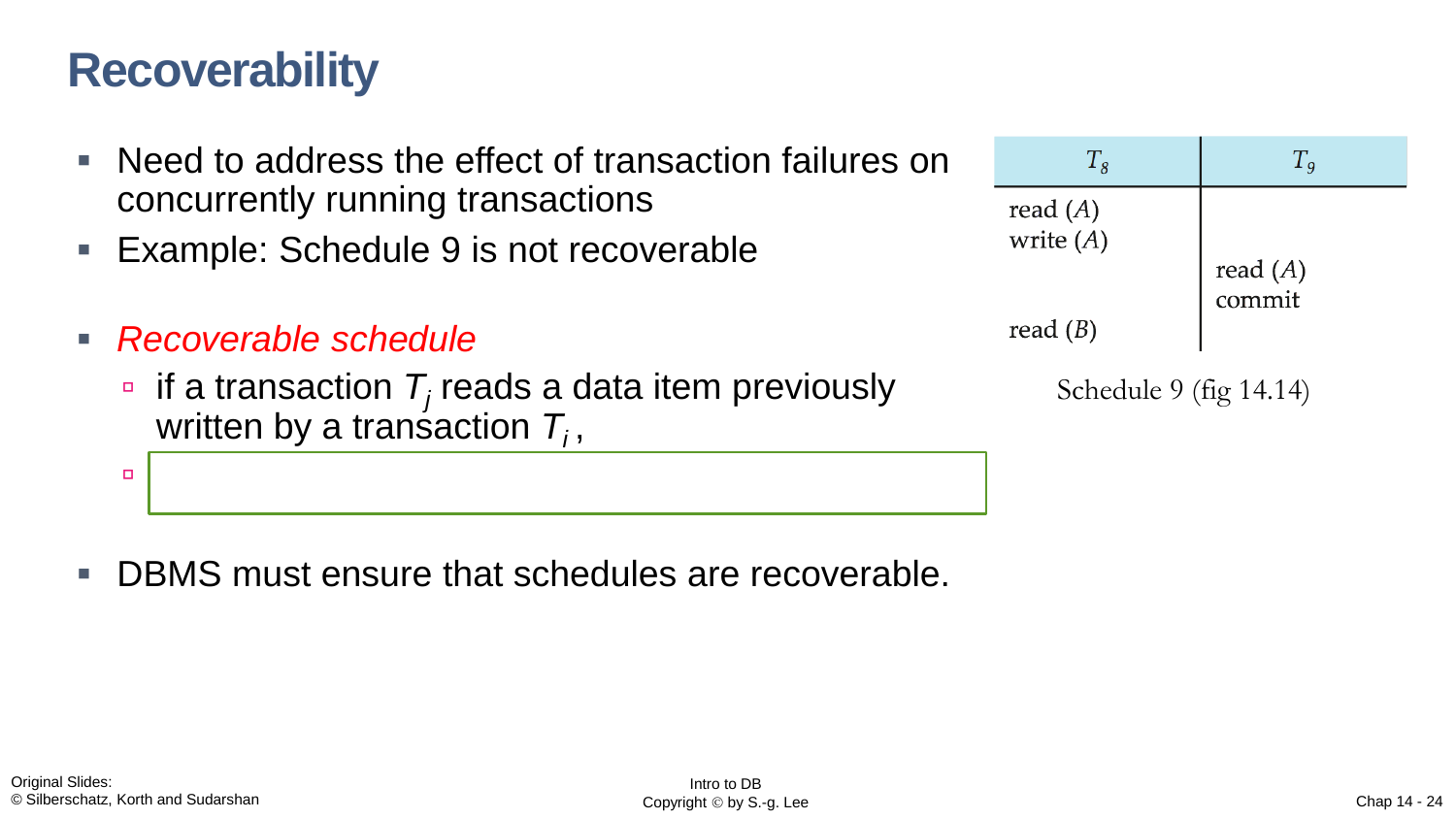# **Cascading Rollback**

- A single transaction failure can lead to a series of transaction rollbacks.
- **Example: If**  $T_{10}$  fails,  $T_{11}$  and  $T_{12}$  must also be rolled back.



Can lead to the undoing of a significant amount of work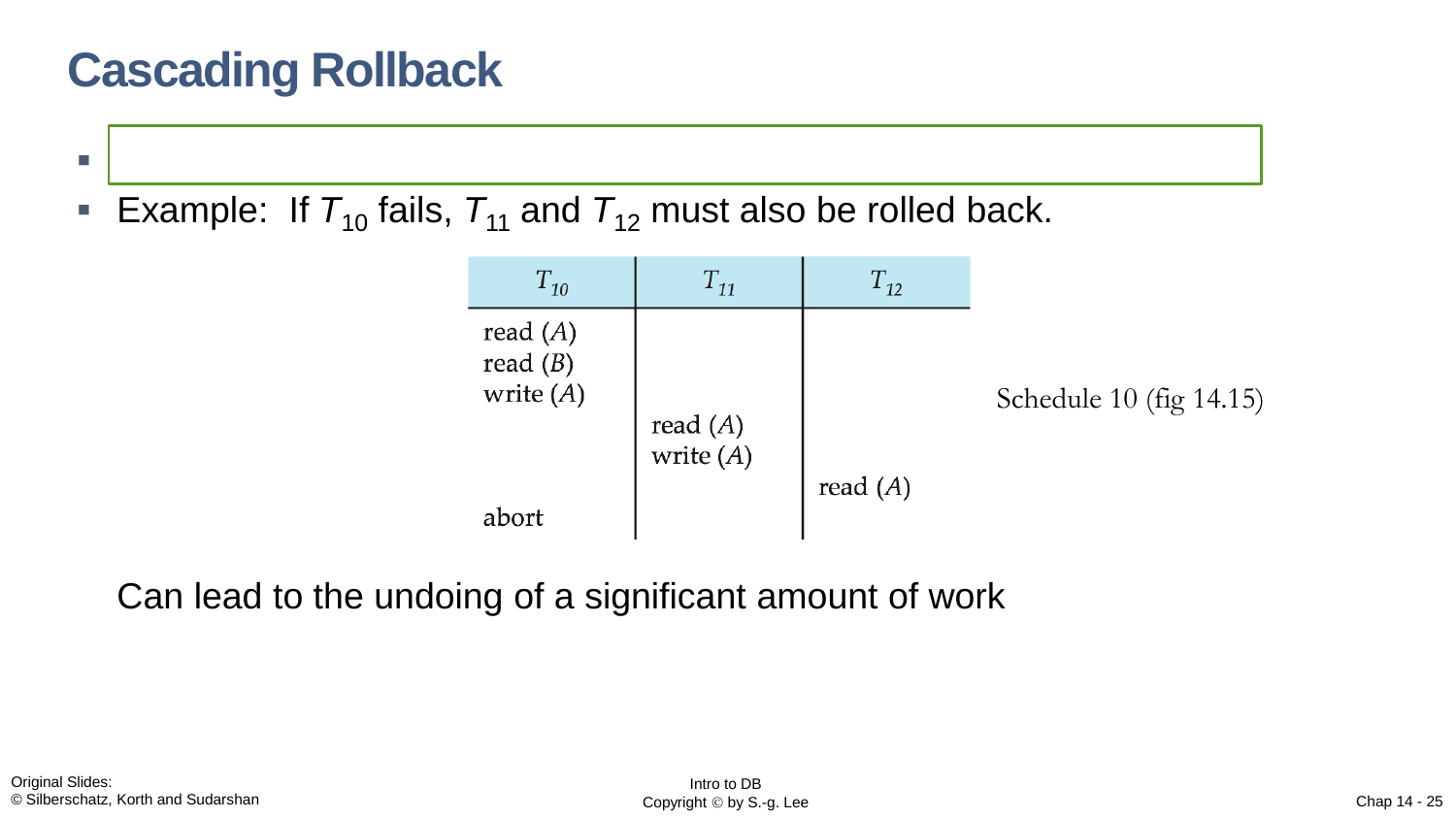## **Cascadeless Schedules**

- Cascading rollbacks cannot occur if
	- **for each pair of transactions**  $T_i$  **and**  $T_j$
	- such that  $\mathcal{T}_j$  reads a data item previously written by  $\mathcal{T}_i$ ,



**If is** *desirable* to restrict the schedules to those that are cascadeless